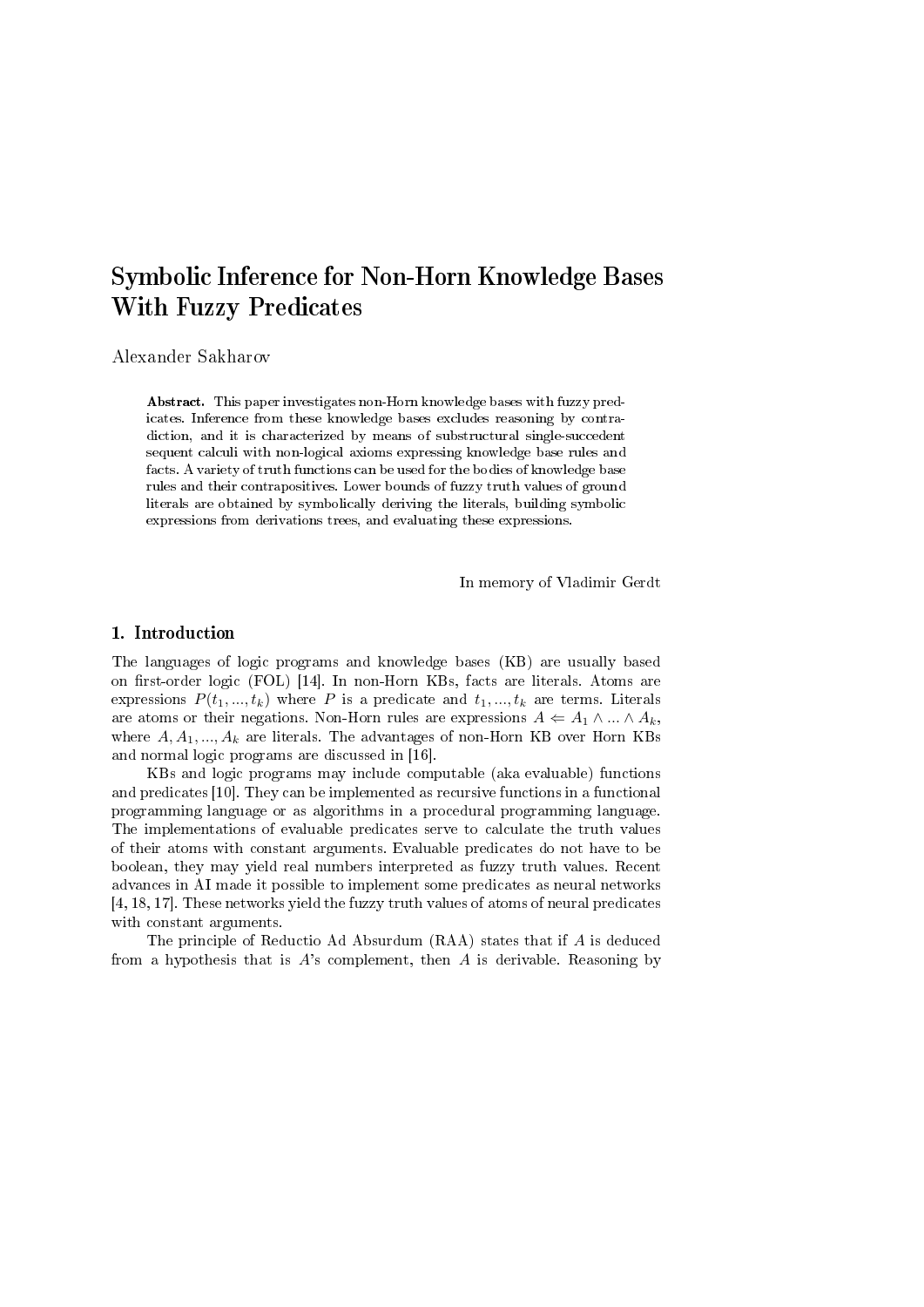#### 2 Alexander Sakharov

contradiction, i.e. with using RAA, is not quite adequate for KBs with evaluable predicates [15]. It will be explained later that reasoning by contradiction is not appropriate for KBs with fuzzy predicates either.

We introduce a set of very simple sequent calculi that characterize inference without reasoning by contradiction for non-Horn KBs. Resolution refutations [3] and other derivations steering clear of RAA are mapped to derivations in these calculi. This paper shows how to use symbolic inference methods for the calculation of lower bounds of the truth values of ground literals, i.e. literals without variables. Symbolic derivations of literals in the sequent calculi are the input of the calculation. This calculation is done by building ground symbolic expressions and evaluating them. It is executed in a linear time of the size of the derivations trees.

## 2. Non-Horn Knowledge Bases With Fuzzy Predicates

A substitution is a nite set of mappings of variables to terms. The result of applying a substitution to a formula or set of formulas is called its instance. We consider inference of ground literals, which are called goals, from non-Horn KBs containing evaluable functions and fuzzy predicates. Evaluable functions and predicates may be partial. Fuzzy truth values are usually real numbers from interval [0, 1]. For non-Horn KBs, it is more convenient to use interval  $[-1, 1]$ for the representation of truth values. One represents true, minus one represents false. Other real numbers from interval  $[-1, 1]$  represent fuzzy truth values.

Terms of evaluable functions with constant arguments are evaluated as soon as they appear in KB derivations. The same applies to atoms of neural and evaluable predicates with constant arguments. The evaluation may not terminate, in which case it is assumed that the truth value is zero. Any complete search strategy for inference from KBs with evaluable and neural predicates should continue and-or search [14] simultaneously with the evaluations including neural computations. If the evaluation of ground atom  $A(...)$  yields a positive value above a certain threshold  $h > 0$ , then  $A(...)$  is considered a fact. If the evaluation of this atom yields a negative value below  $-h$ , then  $\neg A(...)$  is considered a fact.

All other predicates will be called derivable. As explained in [16], derivable predicates should be considered partial by default. In the presence of neural predicates, the truth values of ground atoms of derivable predicates should also be real numbers from interval  $[-1, 1]$ , that is, derivable predicates are fuzzy. We assume that KB facts could be fuzzy. It is expected that truth values lower than one and higher than  $h$  are assigned to fuzzy KB facts. One is the default truth value for the other KB facts.

Let  $|A|$  denote the truth value of ground literal A. We rely on the traditional definition of the negation truth function for fuzzy KBs:  $|\neg A| = -|A|$  [2]. The use of this truth function for negation is limited to the calculation of the truth values of negatibve literals. T-norms are usually considered in the literature as conjunction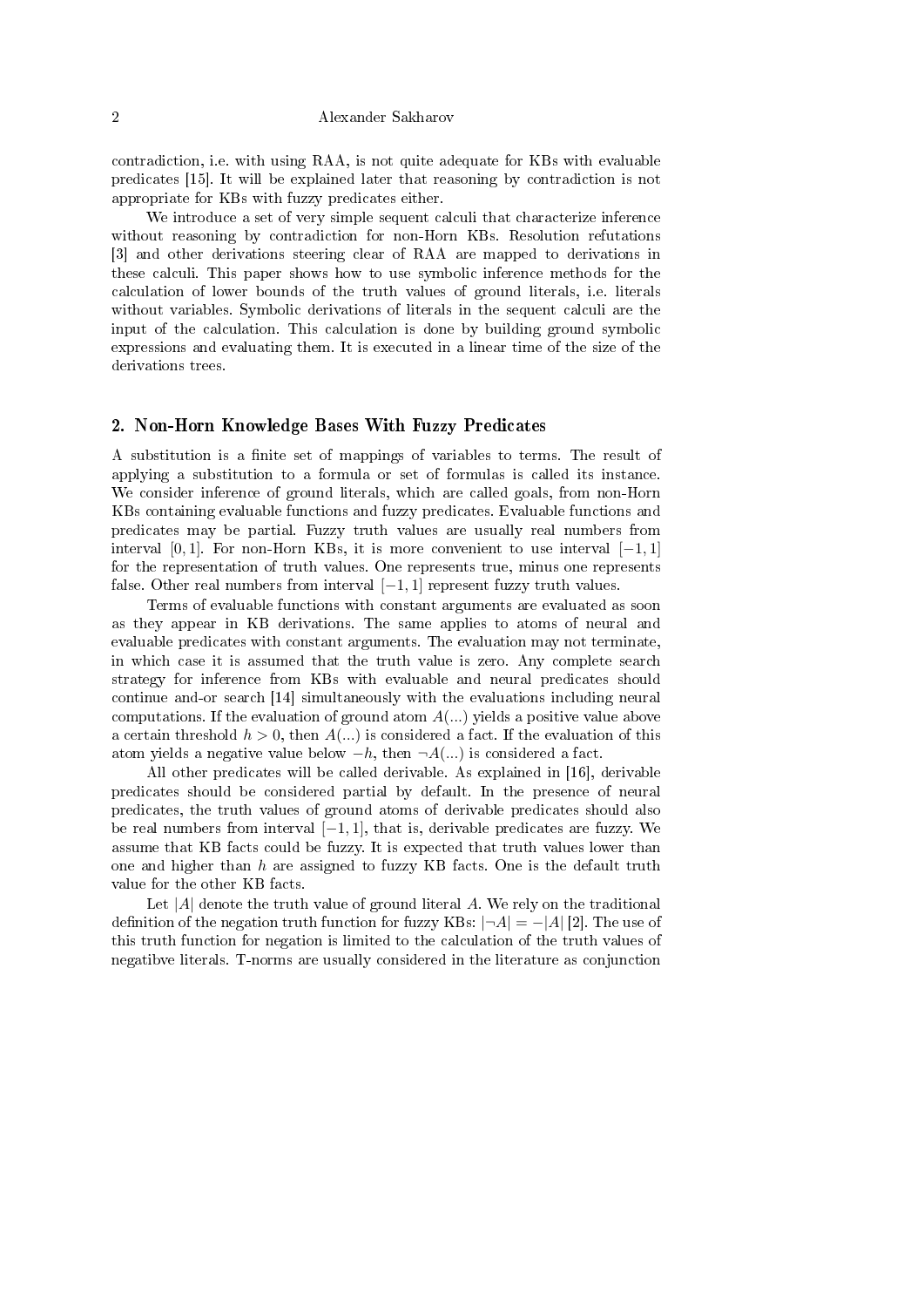truth functions [7]. Other conjunction truth functions may be more appropriate for some KBs. We do not fix the conjunction truth function. The use of this function is limited to the calculation of the truth values of the bodies of KB rules.

Truth functions for disjunctions will not be used here, and the use of implication truth functions will be indirect. The meaning of KB rules is that the truth value of the rule body is a lower bound of the truth value of the head. Given that KB rules are implications and assuming that KB rules are not fuzzy, this semantics of KB rules is consistent with several implication truth functions for t-norms. For the Lukasiewicz, Godel, and product t-norms,  $|A \Rightarrow B| = 1$  if  $|A| \leq |B|$  [7].

It is explained in [16] why reasoning by contradiction is questionable for KBs containing partial functions or predicates. The same argument applies to KBs containing neural predicates. Consider two KB rules  $P \Leftarrow Q$  and  $P \Leftarrow \neg Q$ . Here is reasoning by contradiction using these rules. Suppose  $P$  is false. The first rule implies that  $Q$  is false, and hence  $P$  is true by the second rule. Now suppose  $|P| = 0$ . If  $|Q| = 0$  as well, then both rules are satisfied, but they do not provide any evidence that P is true or  $|P| > 0$  at least.

## 3. Sequent Calculi

Let  $-A$  denote the complement of  $A$ , i.e. it is the negation of atom  $A$ , and the atom of negative literal A. A sequent is  $\Gamma \vdash \Pi$  where  $\Gamma$  is an antecedent and  $\Pi$  is a succedent [11]. Antecedents and succedents are multisets of formulas. KB inference and logic programming are concerned about the derivation of literals, i.e. sequents of the form  $\vdash A$  where A is a literal. Consider single-succedent calculi in which formulas are literals. The only structural rule is cut.

$$
\frac{\Gamma\vdash A\quad A,\Pi\vdash B}{\Gamma,\Pi\vdash B}\ cut
$$

These sequent calculi do not have logical axioms. The following rule is the only logical rule. It replaces the standard negation rules and is applicable to axioms.

$$
\frac{A,\Gamma \vdash B}{-B,\Gamma \vdash -A} \ \ swap
$$

KB facts and rules can be treated as non-logical axioms [11]. Sequents of the form  $\vdash A$  represent facts, and rules are represented by sequents of the form  $A_1, ..., A_n \vdash A$  where  $A, A_1, ..., A_n$  are literals. Variables can be replaced by any terms in instances of these axioms. The conclusions of swap applied to KB rules are known as contrapositives [19].

**Definition 1.**  $L_{cs}$  is the set of sequent calculus instances in which formulas are literals, succedents contain one literal, the structural rule is cut, the logical rule is swap whose premises are axioms, and non-logical axioms represent KB rules and facts.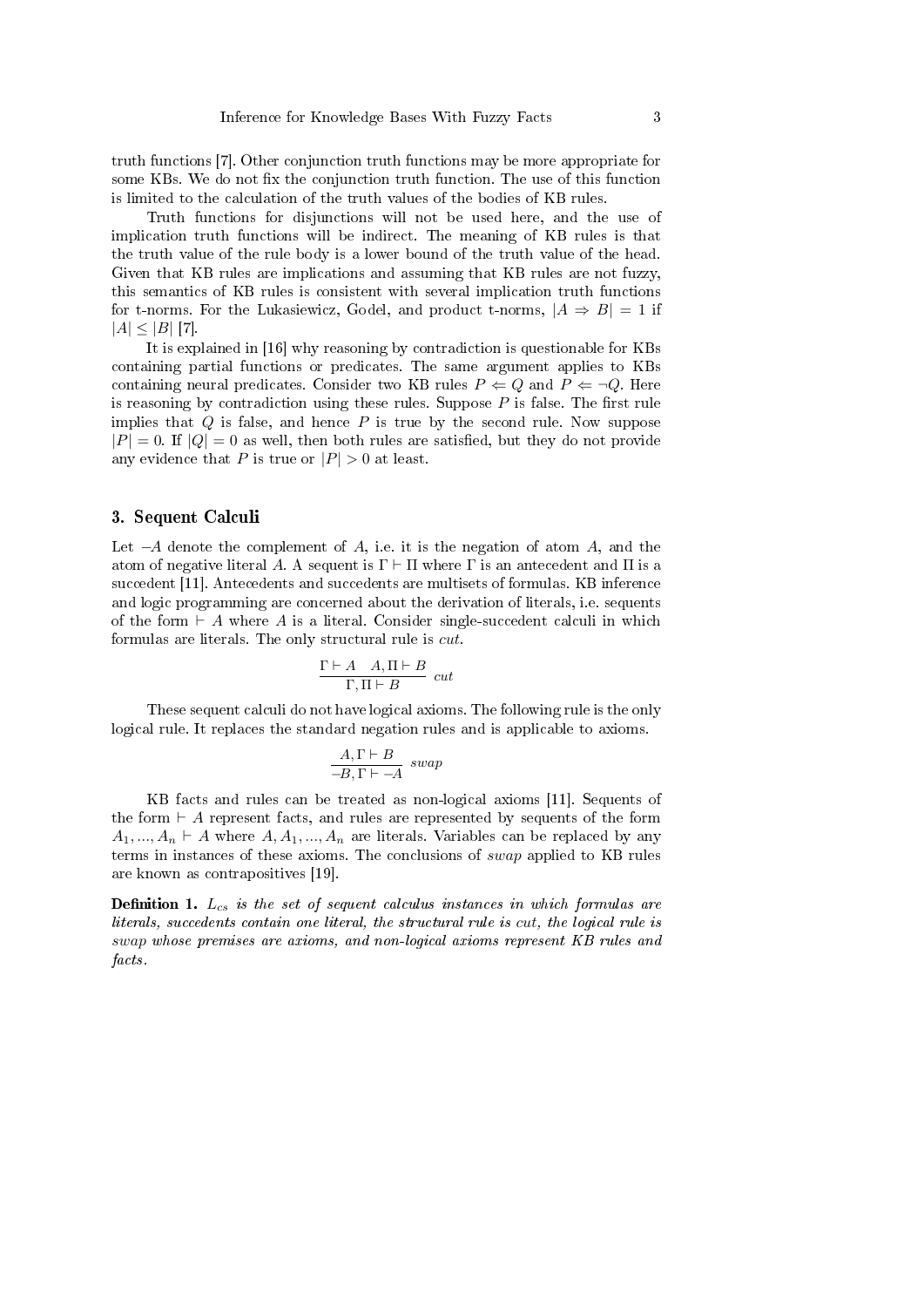**Theorem 1.**  $L_{cs}$  is sound and complete with respect to the derivation of ground literals in FOL without RAA.

*Proof.* It is proved in [15] that ground literal L is derivable from KB facts and rules in FOL without RAA if and only if  $-L$  is refutable by resolution in which the factoring rule is not used and at least one premise of every resolution step is not −L or its descendant. Consider such resolution refutation. The resolution steps that are not ascendants of the endclause are discarded. Let us ground this refutation and then exclude the step that resolves  $-L$ . There is only one such step because at least one premise of every resolution step is not  $-L$  or its descendant. As a result, L is added to every descendant clause of this step including the endclause which becomes L.

Let us traverse this resolution tree bottom-up and map every resolution step to an application of cut in  $L_{cs}$ . Sequent  $\vdash L$  is the conclusion of the last cut in the respective  $L_{cs}$  derivation tree. The premises of every cut in this tree are uniquely determined by the resolution step. The succedent of the *cut* conclusion is also the succedent of the second premise, and the succedent of the first premise is the principal formula of this *cut*. Every leaf node in the  $L_{cs}$  derivation tree is an instance of a KB fact, KB rule, or the conclusion of swap applied to an instance of a KB rule.

Now consider a ground  $L_{cs}$  derivation of sequent  $\vdash L$ . Every application of cut in this derivation corresponds to a resolution step but ground instances of KB rules and facts are used in this resolution derivation instead of the rules and facts. The endclause of this resolution derivation is L.

The lifting lemma [3] states that if clause  $A$  is an instance of  $A'$ ,  $B$  is an instance of  $B'$ , and C is the resolvent of A and B, then there is such clause  $C'$ that C is its instance, and C' is the resolvent of  $A'$  and  $B'$ . It is well-known that the lifting lemma can be generalized onto arbitrary resolution derivations: If C is the endclause of a resolution derivation with input clauses  $A_1, ..., A_n$  which are instances of  $A'_1, ..., A'_n$ , respectively, then there is such resolution derivation with input clauses  $A'_1, ..., A'_n$  and endclause  $C'$  that  $C$  is an instance of  $C'$ . The proof is a straightforward induction on the depth of resolution derivations.

As a consequence of this generalization of the lifting lemma, there is a resolution tree with the input comprised of KB rules and facts treated as clauses and with such endclause  $L'$  that  $L$  is its instance. A step resolving  $L'$  and  $-L$  is added to this derivation. The resolvent of this step is the empty clause, and −L occurs in one premise of the last step only.

## 4. Rule Truth Functions

Traditionally, the truth values for conjunction are dened in fuzzy KBs by the following equation:  $|A_1 \wedge ... \wedge A_k| = \min\{|A_1|, ..., |A_k|\}$  [2]. With the Godel t-norm (min) as the truth function for KB rule bodies, a lower bound for the truth value of the head of rule  $A_0 \leftarrow A_1 \wedge ... \wedge A_k$  is given by inequality  $|A_0| \ge \min\{|A_1|, ..., |A_k|\}$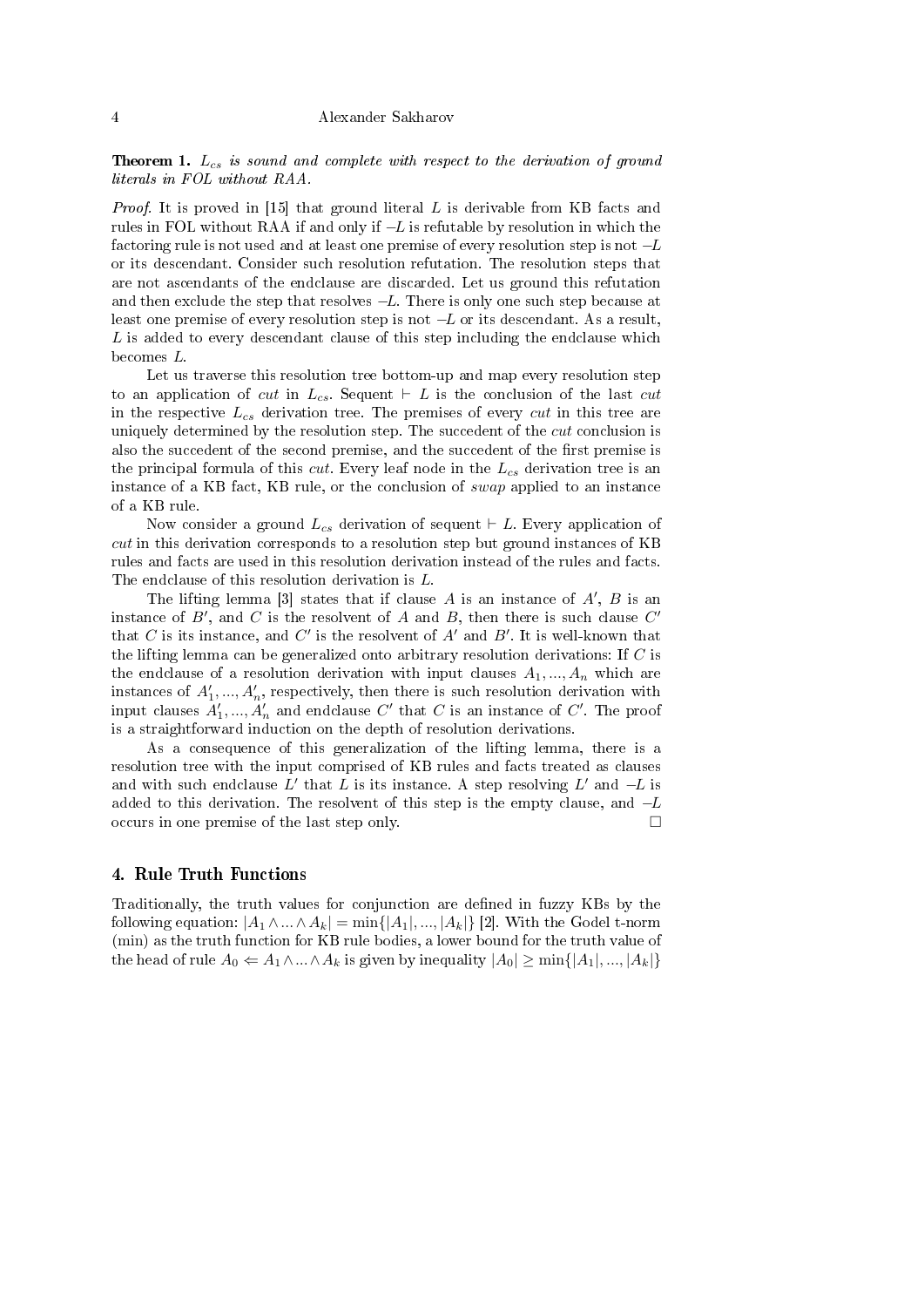according to the semantics of KB rules adopted here. Consider the case that  $|A_i|$ are positive for  $i = 1, ..., j - 1, j + 1, ..., k$ , and  $|A_0|$  is negative. As an implication of the semantics of KB rules,  $|-A_i| \geq |-A_0|$  in this case. This inequality gives a lower bound for the truth values of the heads of KB rule contrapositives.

If we replace literal truth values with variables, then the right-hand side of the latter inequality can be viewed as the truth function for the body of contrapositive  $-A_j \leftarrow -A_0 \wedge A_1 \wedge ... \wedge A_{j-1} \wedge A_{j+1} \wedge ... \wedge A_k$ , i.e. this truth function is defined as:  $s'(x_0, x_1, \ldots, x_{j-1}, x_{j+1}, \ldots, x_k) = x_0$ . For brevity, truth functions for the bodies of KB rules or their contrapositives will be called rule and contrapositive functions, respectively. It was possible to obtain the contrapositive function because the rule function is defined by such symbolic expression  $s(x_1, ..., x_k)$  that inequality  $x_0 \ge s(x_1, ..., x_k)$  is solved for  $x_j$  under the conditions:  $x_1 > 0, ..., x_{j-1} > 0, x_{j+1} >$  $0, ..., x_k > 0, x_0 < 0.$ 

For KBs conatining fuzzy predicates, another truth function for the conjunctions that are KB rule bodies could give more accurate lower bounds of the truth values of the respective rule heads. Linear functions do not seem a good choice for rule truth functions because they may yield positive values even when one argument is zero. This reason applies to the Lukasiewicz t-norm too [7].

The product t-norm [7] does not look like a good choice either. The product t-norm is defined as the product of the truth values of literals in a conjunction provided that the truth values are in interval [0, 1]. For example,  $0.6 * 0.6 = 0.36$ . Linearly projecting these values into interval  $[-1, 1]$ , we would get the lower bound  $|A_0| \ge -0.28$  for rule  $A_0 \Leftarrow A_1 \wedge A_2$  and  $|A_1| = |A_2| = 0.2$ . The estimate 0.36 makes sense in a probabilistic setting, but the corresponding estimate for non-Horn KB rules is useless.

In contrast to the product t-norm, the following truth function for non-Horn KB rule bodies is more reasonable:

$$
s(x_1, ..., x_k) = \sqrt[k]{(x_1 + 1)...(x_k + 1)} - 1
$$

where  $k$  is the number of literals in the rule body. Given this rule function, a lower bound for the truth values of the heads of KB rule contrapositives could be obtained by solving the inequality  $|A_0| \geq \sqrt[k]{(|A_1| + 1)...(|A_k| + 1)} - 1$  for  $|-A_j|$ :  $|-A_j| \geq 1-(1-|-A_0|)^k/((|A_1|+1)...(|A_{j-1}|+1)(|A_{j+1}|+1)...(|A_k|+1))$ Again, replacing literal truth values with variables in the right-hand side of this inequality defines the contrapositive function associated with  $s$ .

Rule functions could be parametrized. For example, they could be parametrized by weights assigned to predicates. Also, custom functions yielding lower bounds for the truth values of rule heads could be defined for particular KB rules as it is done in Sugeno KBs [2]. Let  $w(A)$  be the weight assigned to the predicate of literal A. Here is an example of a parametrized truth function:

 $s(x_1, ..., x_k) = (x_1 + 1)^{w(A_1)/w} ... (x_k + 1)^{w(A_k)/w} - 1$ 

where s is defined for rule  $A_0 \leftarrow A_1 \wedge ... \wedge A_k$ , and  $w = w(A_1) + ... + w(A_k)$ .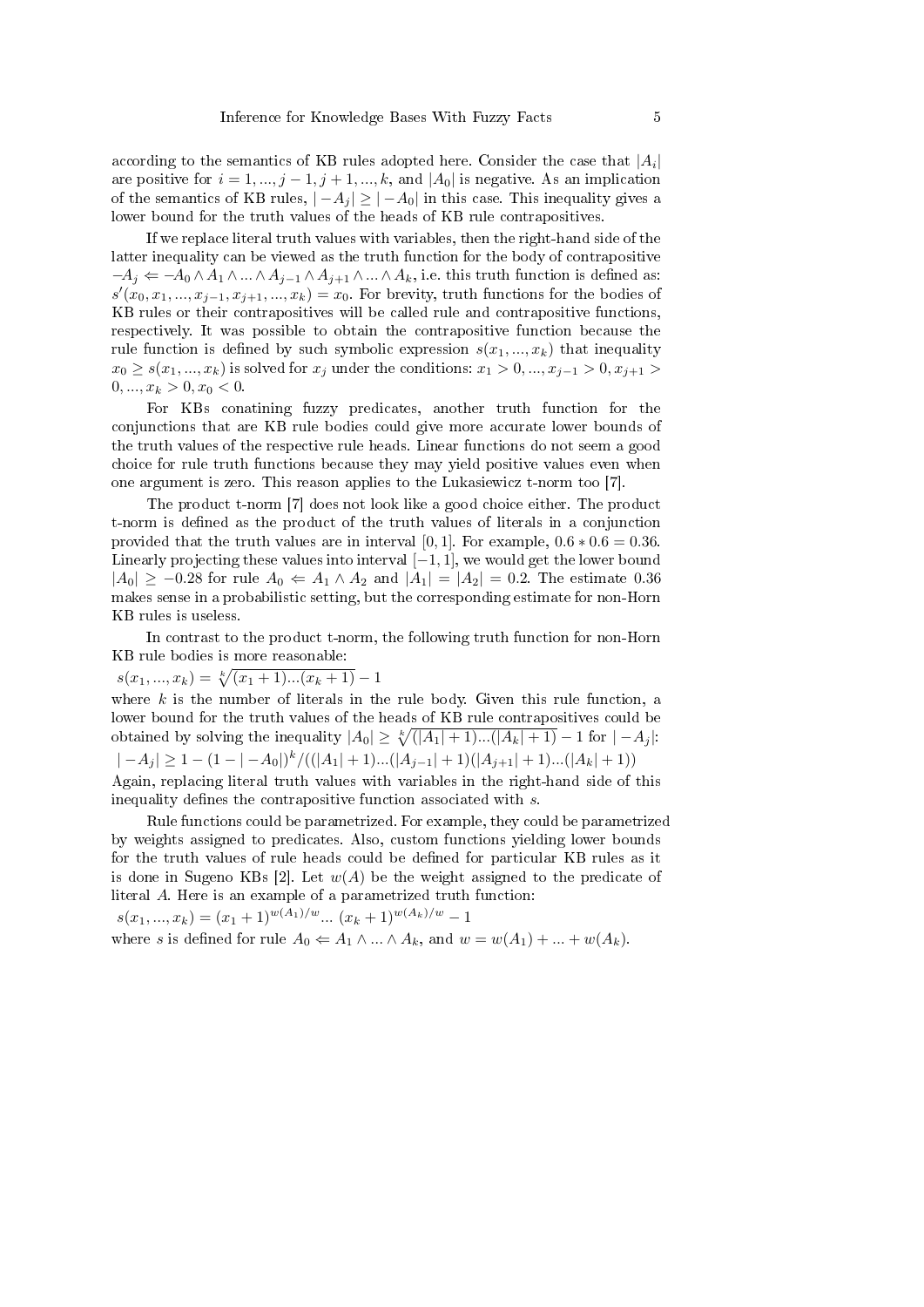#### 6 Alexander Sakharov

**Definition 2.** Rule or contrapositive truth function s is called proper if  $s(1, ..., 1)$ 1,  $s(0, ..., 0) = 0$ , and for  $j = 1...k$ ,  $h \leq s(x_1, ..., x_j, ..., x_k) \leq s(x_1, ..., x'_j, ..., x_k)$  if  $x_j \le x'_j$  and  $x_1 \ge h, ..., x_k \ge h$ .

It is easy to verify that the rule and contrapositive functions specified earlier satisfy the conditions of this definition.

## 5. Truth Value Approximation

Let  $\alpha\{b_1 \rightarrow \beta_1, ..., b_j \rightarrow \beta_m\}$  denote the substitution of term  $\beta_i$  for all occurrences of variable  $b_i$  in term  $\alpha$  for  $i = 1, ..., m$ . Let us define symbolic expression (term)  $n(\tau)$  recursively for all ground derivations  $\tau$ . In the following definition, lower-case letters are variables. These variables correspond to the same named upper-case ground literals.

- If  $\tau$  is ground instance A of a KB fact, then  $n(\tau) = |A|$  (|A| is a constant).
- If  $\tau$  is a ground instance  $A_0 \leftarrow A_1, ..., A_k$  of KB rule and s is the truth function for this KB rule, then  $n(\tau) = s(a_1, ..., a_k)$ .
- If the last rule of  $\tau$  is swap with the conclusion  $A_0, A_1, ..., A_{j-1}, A_{j+1}, ..., A_k$  $A_j$  and s' is the truth function for the respective contrapositive, then  $n(\tau) =$  $s'(a_0, a_1, ..., a_{j-1}, a_{j+1}, ..., a_k).$
- If the last rule of  $\tau$  is cut with premises  $A_1, ..., A_k \vdash E$  and  $E, C_1, ..., C_m \vdash D$ ,
- then  $n(\tau) = n(\nu) \{e \rightarrow n(\mu)\}\$ . Here,  $\mu$  and  $\nu$  are the parts of  $\tau$  whose endsequents are the first and second premise of this *cut*, respectively.

**Theorem 2.** If  $\tau$  is a ground  $L_{cs}$  derivation of literal G and all rule and contrapositive functions are proper, then  $|G| \geq n(\tau) \geq h$ .

Proof. By a straightforward induction of the depth of derivations, the only variables occurring in  $n(\tau)$  are the variables corresponding to literals in the antecedent of the endsequent of  $\tau$ . Consequently,  $n(\tau)$  does not contain variables for any derivation  $\tau$  with the endsequent  $\vdash G$ . All functions occurring in any  $n(\tau)$ are increasing with respect to every argument. If  $n(\tau)$  is treated as a function of the variables occurring in it,  $n(\tau)$  is increasing with respect to every argument. It is proved by a straightworward induction on the depth of  $n(\tau)$ .

The value of any function from  $n(\tau)$  is greater or equal to h if all arguments of this function are greater or equal to h. By induction on the depth of  $n(\tau)$ , the value of  $n(\tau)$  is greater or equal to h if the value of every variable and every constant in it is greater or equal to h. Since the only constants in any  $n(\tau)$  are the truth values of ground instances of KB facts,  $n(\tau) \geq h$  for any  $\tau$  whose endsequent is  $\vdash G$ .

Now we will prove by induction on the depth of derivations that if  $A_1, ..., A_k \vdash$ D is the endsequent of derivation  $\mu$ , then  $|D| \geq n(\mu)\{a_1 \to |A_1|, ..., a_k \to |A_k|\}$ . As a corollary,  $|G| \geq n(\tau)$ .

Base: The depth of derivation  $\mu$  is zero. If the endsequent of  $\mu$  is  $\vdash D$ , then  $D$  is an instance of a KB fact, and the above inequality holds. If the endsequent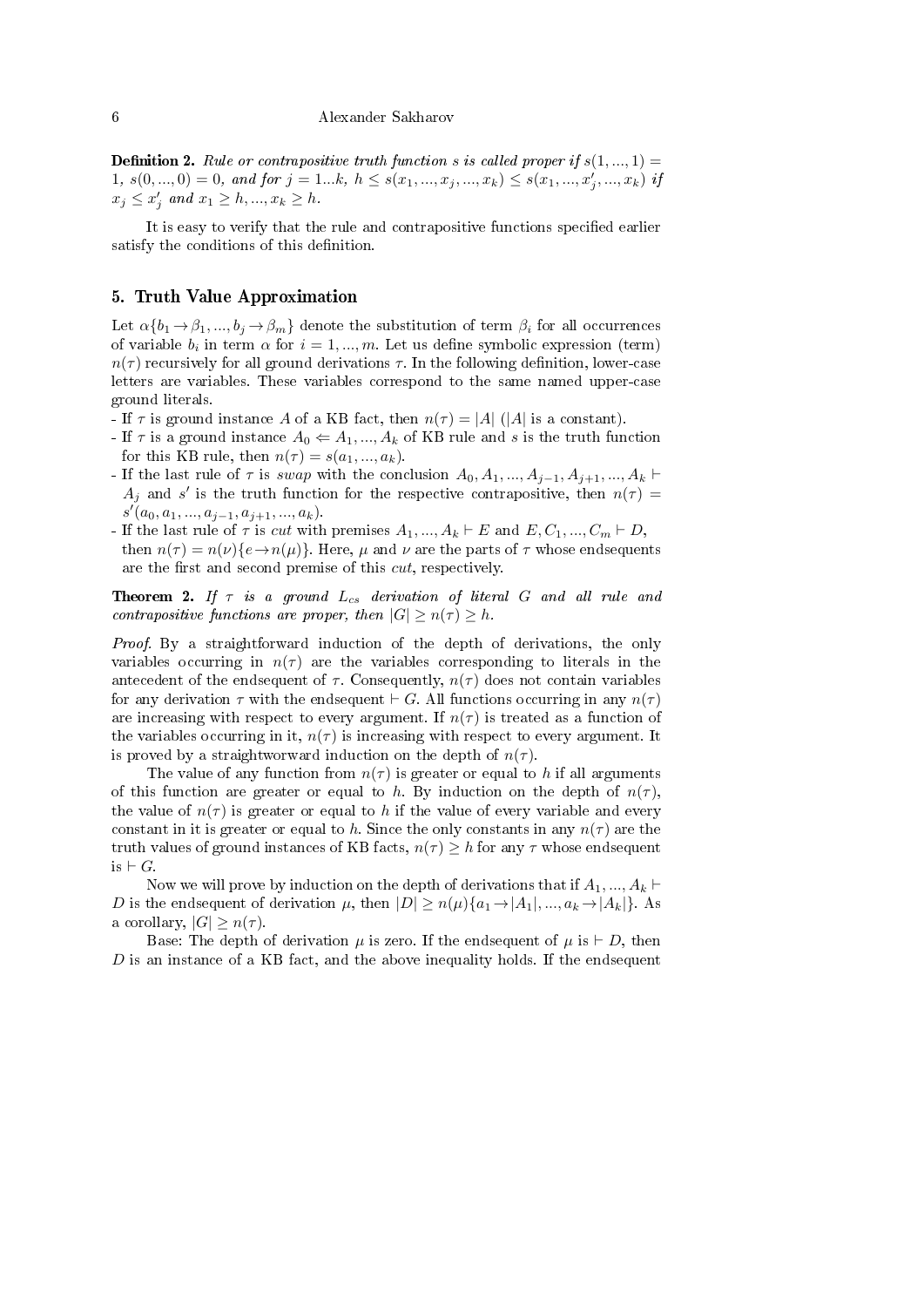of  $\mu$  is  $A_1, ..., A_k \vdash D$ , then this sequent is a KB rule instance, it does not contain constants, and the above inequality holds due to the denition of proper functions.

Induction step. Suppose the inequality under consideration is satisfied for all derivations whose depth is less or equal n. Suppose the depth of  $\mu$  is  $n + 1$ . If the last rule in  $\mu$  is swap, then its premise is a ground instance of a KB rule,  $\mu$ does not contain constants, and again, the inequality holds due to the definition of proper functions.

Now let the last rule in  $\mu$  be *cut*, the first premise of this *cut* be  $B_1, ..., B_k \vdash$  $C_1$ , and the second premise be  $C_1, ..., C_m \vdash D$ . If  $\gamma$  is the derivation ending in  $B_1, ..., B_k \vdash C_1$  and  $\delta$  is the derivation ending in  $C_1, ..., C_m \vdash D$ , then  $|C_1| \ge n(\gamma)\{b_1 \to |B_1|, ..., b_k \to |B_k|\}$  and  $|D| \ge n(\delta)\{c_1 \to |C_1|, ..., c_m \to |C_m|\}$ by the induction assumption. Due to the monotonicity of  $n$  with respect to every variable,  $|D| \ge n(\delta)\{c_1 \to n(\gamma)\{b_1 \to |B_1|, ..., b_k \to |B_k|\}, ..., c_m \to |C_m|\}.$  By the definition of n,  $n(\mu) = n(\delta)\{c_1 \to n(\gamma)\}\)$ . Hence,  $n(\delta)\{c_1 \to n(\gamma)\{b_1 \to |B_1|, ..., b_k \to k\}\$  $|B_k|, ..., c_m \to |C_m|$  =  $n(\mu)\{b_1 \to |B_1|, ..., b_k \to |B_k|, ..., c_m \to |C_m|\}.$ 

This theorem establishes that  $n(\tau)$  is a conservative approximation of the truth value of G. The proof of Theorem 1 shows that resolution refutations without factoring can be transformed to  $L_{cs}$  derivations in a single preorder traversal of the resolution derivations. Therefore, the time complexity of this transformation is linear in the size of the derivations. We focus on resolution methods because they are known to be more efficient.

It is clear from the proof of Theorem 2 that the calculation of a lower bound of  $|G|$  can be done in a single postorder traversal of the derivation tree. We assume that the time complexity of algorithms implementing rule and contrapositive functions is linear in the number of function arguments. It is usually possible to implement such algorithms approximating these functions. Consequently, the calculation of a lower bound of  $|G|$  takes a linear time of the size of G's derivation in  $L_{cs}$ .

Note that lower bounds of the truth values of derived ground literals could not be expressed via terms like  $n$  in the presence of RAA. RAA steps eliminate literal  $-A$  from sequents  $... - A... \vdash A$ . The inequality from Theorem 2 for this sequent has the form  $|A| \geq n$ ...) where  $n$ ...) contains  $|-A|$ . This inequality does not give a lower bound for  $|A|$ .

It is feasible to get multiple derivations of the same goal. These derivations of one literal may give various approximations of the truth value of this literal. It may be beneficial to skip some fact instances with truth values close to  $h$  during the derivation process. The design of efficient inference methods capturing higher truth values is beyond the scope of this paper. Investigation of the applicability of non-proper truth functions is a topic for future research.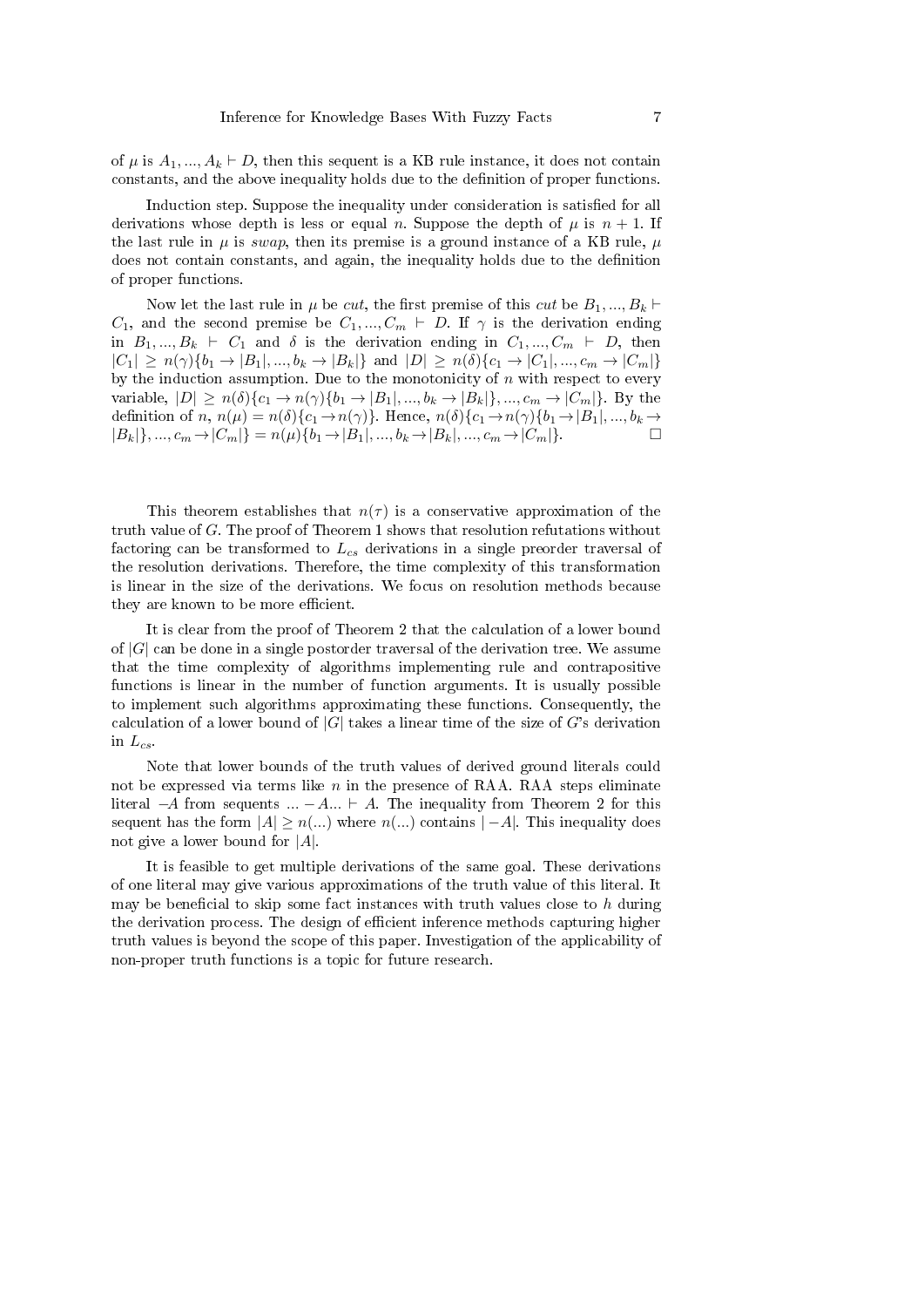## 6. Related Work and Discussion

An overview of KB inference methods including resolution-based methods can be found in [14]. Resolution methods [3] are well suited for inference from non-Horn KBs. Ordered resolution is recognized as one of the most efficient inference methods [1]. It is used in modern theorem provers [8]. Ordered resolution has been adapted to inference from non-Horn KBs without RAA [15].

Like  $L_{cs}$ ,  $LK_{-c}$  calculi from [16] contain non-logical axioms representing KB rules and facts.  $LK_{-c}$  calculi characterize inference of literals from non-Horn KBs without using RAA. Those calculi have the same inference power as  $L_{cs}$  but they employ standard negation rules as opposed to the swap rule, they allow multiple literals in succedents.  $LK_{-c}$  derivations cannot be directly used for the approximation of fuzzy truth values.

Our method is quite different from fuzzy KB systems [2], it does not involve fuzzification or defuzzification. Forward chaining normally serves as the inference mechanism for fuzzy KBs [2]. KB inference without RAA is more powerful than the forward application of Modus Ponens in chaining. For non-Horn KBs with neural and evaluable predicates, symbolic inference is done first. After that, a symbolic expression denoting a truth value is built from the derivation tree. Finally, this expression is evaluated.

Non-Horn KBs with fuzzy predicates are similar to possibilistic logic [5] in the sense that in both of them real numbers are associated with derived ground literals. A survey of fuzzy proof theories in which numbers indicating truthness are attached to FOL formulas is presented in  $[6]$ . The major difference of our approach is that literals are the only FOL formulas involved in the KB formalism considered here. Instead of applying fuzzy truth functions to FOL formulas [7], we propagate constraints on the truth values of literals.

The neural-symbolic method from [13] utilizes weighted real-valued functions for calculating lower and upper bounds of the truth values of FOL formulas. Inference is implemented as alternating upward and downward passes over the structure of the formulas. Truth value bounds are adjusted during these passes. Modus Ponens and Modus Tollens are used to update truth value bounds. In our work, sequents play the role of premises of Modus Ponens, and the swap rule can be viewed as a form of Modus Tollens.

ProbLog [12] extends Prolog by associating probabilities with facts. It is assumed that all ground instances of a non-ground fact are mutually independent and share the same probability. ProbLog engines calculate approximate probabilities for inference goals. Non-Horn KBs with neural and evaluable predicates are not probabilistic, they are based on fuzzy logic [7]. DeepProbLog [9] extends ProbLog by allowing neural networks to be associated with facts instead of probabilities. The probabilities of ground instances of a fact are calculated by the neural network associated with the respective predicate. In contrast, we interpret the output of neural networks as fuzzy truth values of ground facts.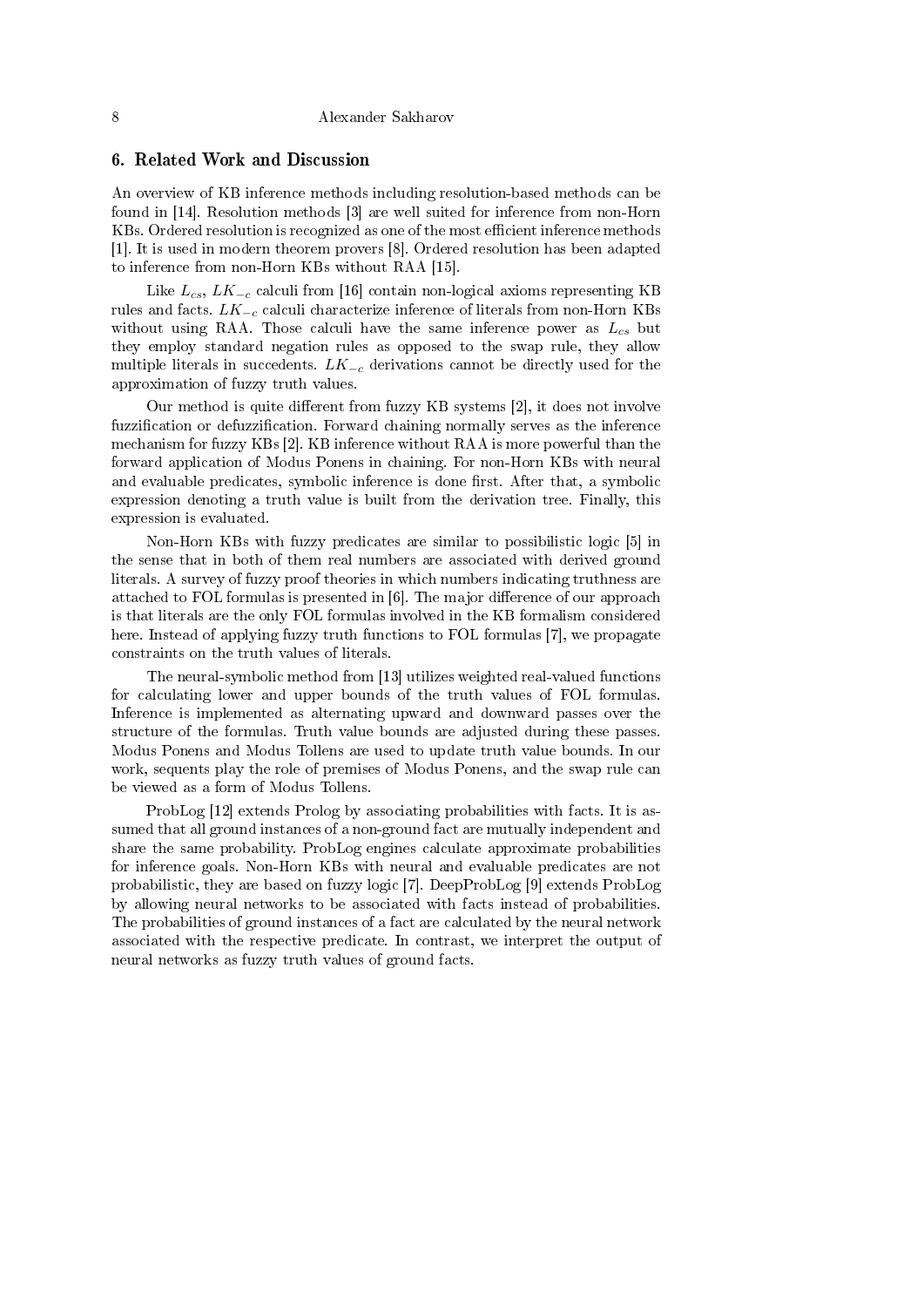## References

- [1] Leo Bachmair and Harald Ganzinger. Resolution theorem proving. In Handbook of automated reasoning, pages 19-99. Elsevier, 2001.
- [2] Laécio Carvalho de Barros, Rodney Carlos Bassanezi, and Weldon Alexander Lodwick. A first course in fuzzy logic, fuzzy dynamical systems, and biomathematics: theory and applications. Springer, 2017.
- [3] Chin-Liang Chang and Richard Char-Tung Lee. Symbolic logic and mechanical theorem proving. Academic press, 1973.
- [4] Honghua Dong, Jiayuan Mao, Tian Lin, Chong Wang, Lihong Li, and Denny Zhou. Neural logic machines. In International Conference on Learning Representations, 2019.
- [5] Didier Dubois and Henri Prade. Possibilistic logic-an overview. In Computational  $logic, pages 197-255, 2014.$
- [6] Siegfried Gottwald. A treatise on many-valued logics. Research Studies Press, 2001.
- [7] Petr Hájek. Metamathematics of fuzzy logic. Springer Science & Business Media, 2013.
- [8] Laura Kovács and Andrei Voronkov. First-order theorem proving and vampire. In International Conference on Computer Aided Verification, pages 1-35. Springer, 2013.
- [9] Robin Manhaeve, Sebastijan Duman£i¢, Angelika Kimmig, Thomas Demeester, and Luc De Raedt. Neural probabilistic logic programming in deepproblog. Artificial Intelligence, 298:103504, 2021.
- [10] William McCune. Otter 3.3 reference manual and guide. Technical report, Argonne National Lab., 2003.
- [11] Sara Negri and Jan Von Plato. Structural proof theory. Cambridge University Press, 2001.
- [12] Luc De Raedt and Angelika Kimmig. Probabilistic (logic) programming concepts. Machine Learning, 100(1):5-47, 2015.
- [13] Ryan Riegel, Alexander Gray, Francois Luus, Naweed Khan, Ndivhuwo Makondo, Ismail Yunus Akhalwaya, Haifeng Qian, Ronald Fagin, Francisco Barahona, Udit Sharma, et al. Logical neural networks. arXiv preprint arXiv:2006.13155, 2020.
- [14] Stuart Russell and Peter Norvig. Artificial Intelligence: A Modern Approach. Prentice Hall Press, 3rd edition, 2009.
- [15] Alexander Sakharov. Inference methods for evaluable knowledge bases. In Software Engineering Application in Informatics, Lecture Notes in Networks and Systems, pages 499-510. Springer, 2021.
- [16] Alexander Sakharov. A logical characterization of evaluable knowledge bases. In 14th International Conference on Agents and Artificial Intelligence, pages 681-688, 2022.
- [17] Adam Santoro, David Raposo, David G Barrett, Mateusz Malinowski, Razvan Pascanu, Peter Battaglia, and Timothy Lillicrap. A simple neural network module for relational reasoning. Advances in neural information processing systems, 30, 2017.
- [18] Luciano Serafini and Artur S. d'Avila Garcez. Logic tensor networks: Deep learning and logical reasoning from data and knowledge. In Neural-Symbolic Learning and Reasoning. CEUR-WS.org, 2016.